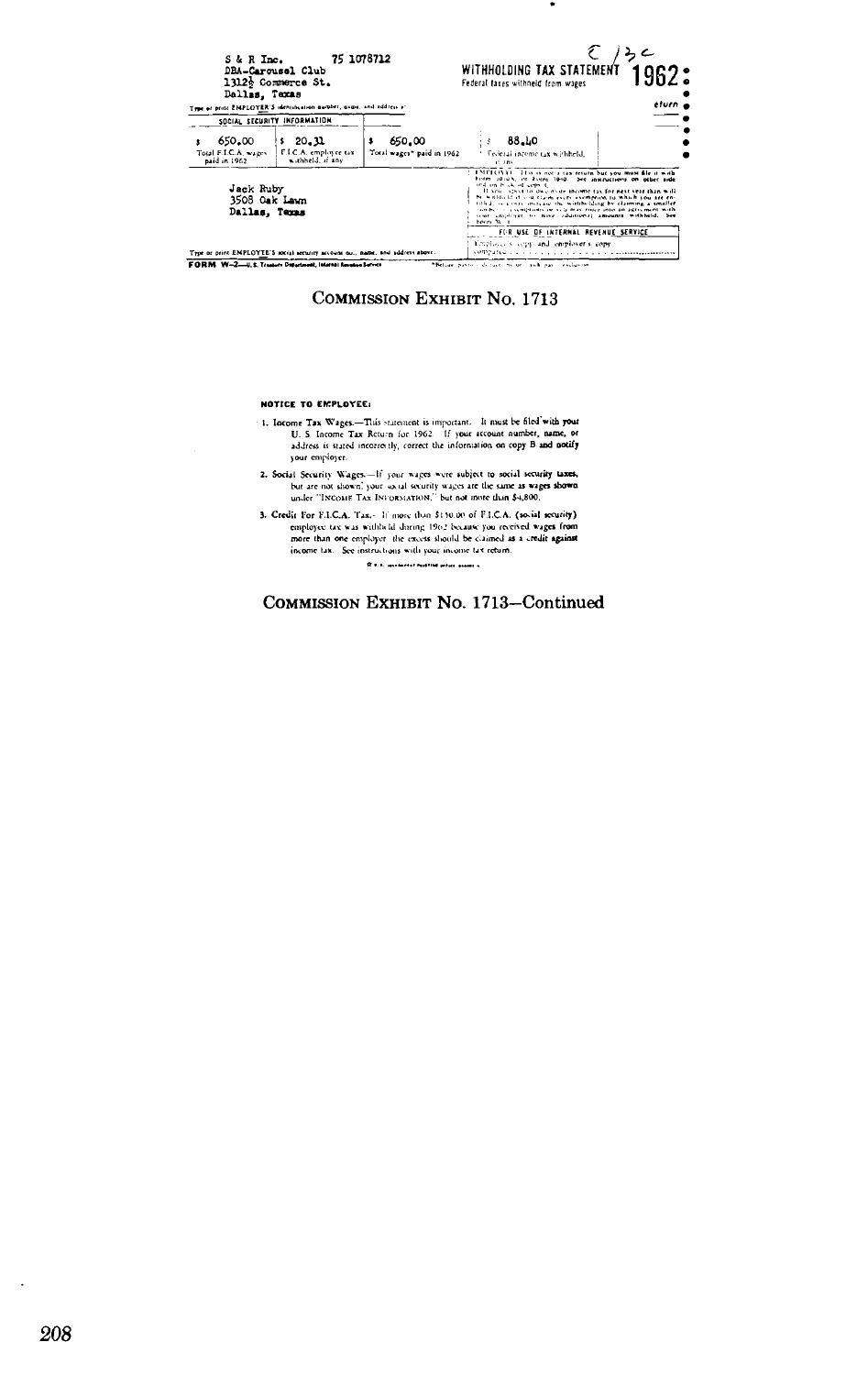| <b>First name end cedal</b><br>Jack                                                                                                                                                                                                                                  | Laster                                                                                                                                                    | Rubs                                         |                    | <b>Greenway</b><br>Night Club Operator |        |
|----------------------------------------------------------------------------------------------------------------------------------------------------------------------------------------------------------------------------------------------------------------------|-----------------------------------------------------------------------------------------------------------------------------------------------------------|----------------------------------------------|--------------------|----------------------------------------|--------|
| 223 So. Ewing, Apt. 207<br>addieus                                                                                                                                                                                                                                   | It youll return of husband and mile, and heat narrow and moddle                                                                                           |                                              |                    | Wife's Social Security Humbor          |        |
|                                                                                                                                                                                                                                                                      | as sugai reute                                                                                                                                            |                                              |                    | <b>Derwark</b>                         |        |
| Dallas<br>.C.ty. Lage. of post affice)                                                                                                                                                                                                                               | Texas<br>(Pestal zone numb                                                                                                                                |                                              |                    |                                        |        |
| Check   工 Single: □ Unmassing'" Head of Household"; □ Surviving widow as widower with dependent child, □ Married filing Joint seturn (even if<br>pne:<br>only one had income); [[Married filing separate return—If wife or husband also filing separately, give name |                                                                                                                                                           |                                              |                    |                                        |        |
|                                                                                                                                                                                                                                                                      | INCOME-If your return, include all income of both husband and wile!                                                                                       |                                              |                    |                                        |        |
| 1. Wages, salaties, tips, etc., and excess of pillowances over business expenses.<br>Employer's name                                                                                                                                                                 | Where elsewed scale and state).                                                                                                                           |                                              | (a) Wayne ale      |                                        |        |
| S & R, Inc.                                                                                                                                                                                                                                                          | -Dellar_                                                                                                                                                  | . <b>. 5</b>                                 | 650                | :00                                    | 88: 40 |
|                                                                                                                                                                                                                                                                      |                                                                                                                                                           |                                              |                    |                                        |        |
| il either you or your<br>wile worked for more than one employe                                                                                                                                                                                                       |                                                                                                                                                           |                                              |                    |                                        |        |
| 2. Totals                                                                                                                                                                                                                                                            |                                                                                                                                                           |                                              | 650 00             |                                        | 88:40  |
| 3. "Sick pay" if included in line 1 (attach required statement)                                                                                                                                                                                                      |                                                                                                                                                           |                                              |                    |                                        |        |
| 4. Subtract line 3 from tatal wages                                                                                                                                                                                                                                  |                                                                                                                                                           |                                              |                    |                                        | 650.   |
| Sa Dividends (Schedule B)                                                                                                                                                                                                                                            |                                                                                                                                                           |                                              |                    |                                        |        |
| b.Interest (Schedule B or other list).                                                                                                                                                                                                                               |                                                                                                                                                           |                                              |                    |                                        |        |
| c. Rents, rayalties, pensions, etc. (Schedule B)<br>6. Business income (Schedule C)                                                                                                                                                                                  |                                                                                                                                                           |                                              |                    | 5,619 65                               |        |
| 7. Sale or pechange of property (Schedule D) .                                                                                                                                                                                                                       |                                                                                                                                                           |                                              |                    |                                        |        |
| 8. Form income (Schodule F):<br>9. Total (add lines 4 through B)                                                                                                                                                                                                     |                                                                                                                                                           |                                              |                    | b.269 65                               |        |
|                                                                                                                                                                                                                                                                      | FIGURE YOUR TAX BY USING EITHER 10 OR 11"                                                                                                                 |                                              |                    |                                        |        |
|                                                                                                                                                                                                                                                                      |                                                                                                                                                           | 11. Tax Rate Schedule                        |                    |                                        |        |
|                                                                                                                                                                                                                                                                      |                                                                                                                                                           |                                              |                    |                                        |        |
| 10. Tax Table<br>If line 9 is last than \$5,000 and you do<br>and itemize deductions-                                                                                                                                                                                | you itemize deductions, enter total from page 8                                                                                                           |                                              |                    | 626                                    | 97.    |
| Complete page 2 exemption schedule                                                                                                                                                                                                                                   | if line 9 is \$5,000 or more and you do not leagure, enter 10 % of<br> ine 9 but not more than \$1,000 (\$500 if manyied and liling sep-<br>gegle return) |                                              |                    |                                        |        |
| Copy total exemptions here                                                                                                                                                                                                                                           | Subtract line 11g from line 9                                                                                                                             |                                              |                    | 5,642                                  | 68     |
| Find your last in toble on page 10 of                                                                                                                                                                                                                                | Copy total exemptions from page 2 here.                                                                                                                   |                                              | , muthply by \$600 | 600                                    | Q٥     |
| <b>Instructions</b>                                                                                                                                                                                                                                                  | danscillence file from time 21 la                                                                                                                         |                                              |                    | Ω42                                    | 68     |
| Do not use lines 11 a, b, e, or d<br>Enter tax on line 12                                                                                                                                                                                                            | a your las on this amount by using last rate sel<br><b>9 of undructions and enter tex on line 12</b>                                                      |                                              | le on pass         |                                        |        |
|                                                                                                                                                                                                                                                                      |                                                                                                                                                           |                                              |                    | 11                                     | 10     |
| 12. Tax (from either tax table or tax rate schedule)                                                                                                                                                                                                                 |                                                                                                                                                           |                                              |                    | LQ.                                    | 05     |
| 13. Self-employment tox (Schedule C-3 or F-1)                                                                                                                                                                                                                        |                                                                                                                                                           |                                              |                    | 306                                    | 15     |
| 14. Total (add lines 12 and 13)                                                                                                                                                                                                                                      | PAYMRED AND CREDI                                                                                                                                         |                                              |                    |                                        |        |
| 15a.Tax withhold (line 2, col. (b) above). Attach Forn's'                                                                                                                                                                                                            |                                                                                                                                                           |                                              | 88 40              |                                        |        |
| b.Poyments and credits on 1962 Declaration of Eximipted                                                                                                                                                                                                              |                                                                                                                                                           |                                              |                    |                                        |        |
| c.Dividends received credit                                                                                                                                                                                                                                          |                                                                                                                                                           |                                              |                    |                                        |        |
| d Retirement income credit                                                                                                                                                                                                                                           | <b>J.R. INT. RI</b>                                                                                                                                       |                                              |                    |                                        |        |
| e. Investment credit (Form 3468)                                                                                                                                                                                                                                     | $0$ <sup>1</sup> $\pm$ 148                                                                                                                                |                                              |                    |                                        |        |
| e. investment creati (Form Javie) MAIL MORE                                                                                                                                                                                                                          |                                                                                                                                                           |                                              |                    |                                        |        |
| g Total (odd. lines a, b, c, d, e, and f)                                                                                                                                                                                                                            |                                                                                                                                                           |                                              |                    | 88                                     | 40     |
| District Director's office where amount on line 15b was paid                                                                                                                                                                                                         |                                                                                                                                                           |                                              |                    |                                        |        |
|                                                                                                                                                                                                                                                                      | <b>TAX DUE OR REFUND</b>                                                                                                                                  |                                              |                    |                                        |        |
| 16 If payments and credits (line 15g) are less than tax (line 14), enter Balance Due here<br>Pay in full with this return to "Internal Revenue Service," File with your District Director,                                                                           |                                                                                                                                                           |                                              |                    | 21                                     |        |
| 17. If payments and credits (line 15g) are larger than tax (line 14), enter Overpayment here                                                                                                                                                                         |                                                                                                                                                           |                                              |                    |                                        |        |
| 18. Amount of lipe 17 you wish credited to 1963 Estimated Tax<br>19. Subtract line 18 from line 17. Apply this balance to:                                                                                                                                           |                                                                                                                                                           | U.S. Sovings Bonds; or . <sup>2</sup> Refund |                    |                                        |        |



Medical and 1. Total cast of medicine and druas dental expense 2. Enter 1% of line 9, page 1. (Submit itemized 3. Subtract line 2 from line 1 list. Do not enter any expense 4 Other medical, dental expenses (Include hospital insurance premiums) . compensated by 5. Total (add lines 3 and 4) insurance or otherwise) 6. Enter 3% of line 9, page 1 (see note above) 7. Subtract line 6 from line 5; see page 8 of instructions for moximum limitation Otherdeductions (See page 8 of instructions) Total ---Tatal deductions (Enter here and on line 11a, page 1) EXPENSE Did you receive an expense allowance or rembursement, or charge expenses to your Yes: X No. | See page 4. ACCOUNT If "Yes," did you submit itemized accounting of all such expenses to your employer? Yes No | matrichers Did you file a return last year? LETes ... No. It name as address on last year's returns was different from this year, enter name and address used last year. Jack Ruby, 500 South Marsailles, Apt. 205 Dallas, Texas **Lack on the contract of party in the lack and a state of the CO2** LACE and a LET and the best of the best of the best of the best of the best of the best of the best of the best of the best of the best of the best of the 17 EST WISHAND AND WIFE MUST SIGNS (Taxpayer's signature and date (Wife's signature and date) complete term in more 1104 Fidelity Union Life Bldg. 7-13-43 (Signature of proporar other than tangerer AssemiDallas, Texas (Ort)  $-16 - 717 + 17$ 

COMMISSION EXHIBIT No. 1713-Continued

# 303

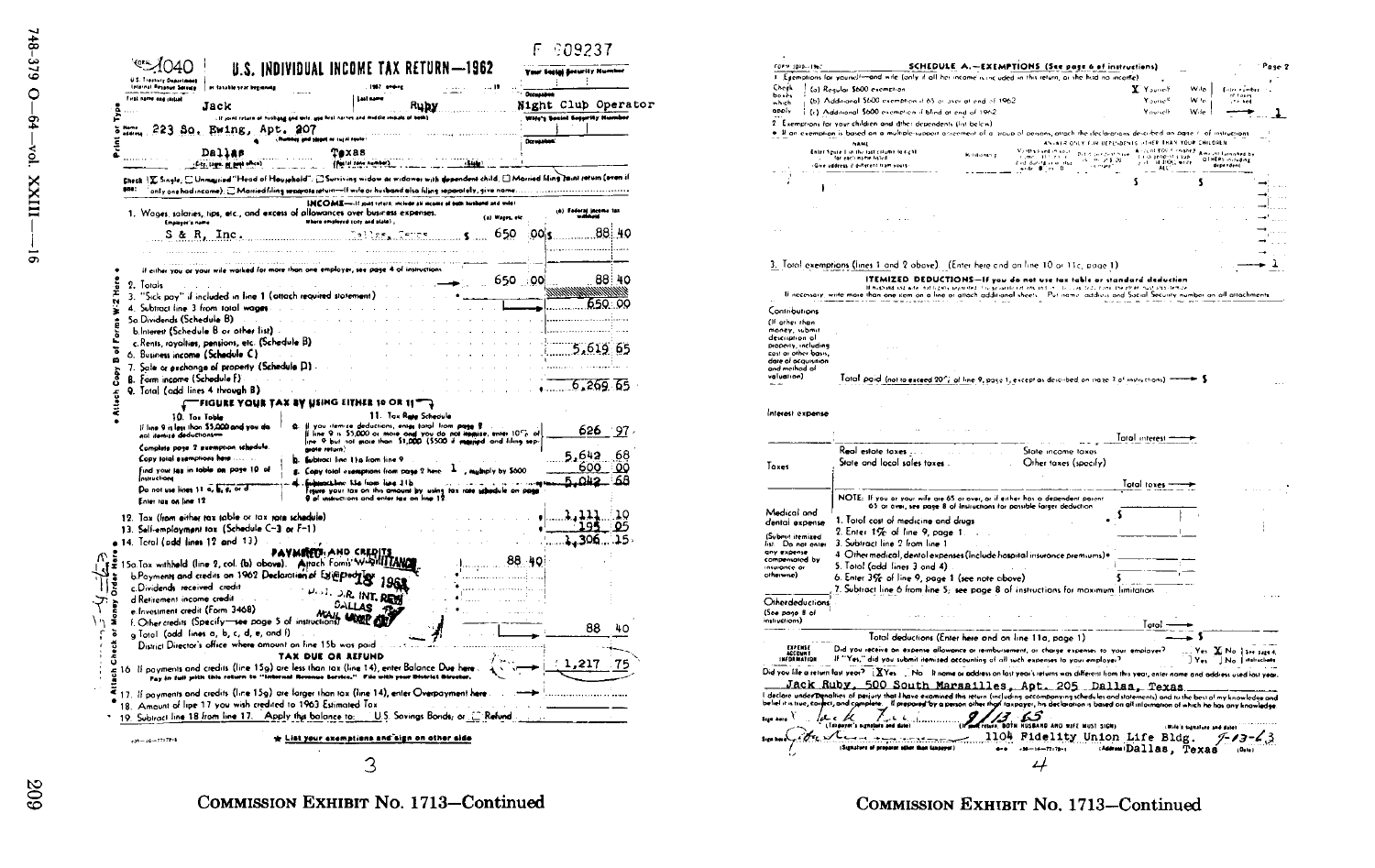| SCHEDULE C<br>(Form 1040)<br>U. S. Treasury Department<br>Thiernal Revenue Service | PROFIT (OR LOSS) FROM BUSINESS OR PROFESSION<br>(Compute social security self-employment tax on Schedule C-3 (Form 1040)) |                                                            |                          | 1962                       |  |
|------------------------------------------------------------------------------------|---------------------------------------------------------------------------------------------------------------------------|------------------------------------------------------------|--------------------------|----------------------------|--|
|                                                                                    | Attach this schedule to your income tax return. Form 1040                                                                 | Partnerships, joint ventures, etc., must file on Form 1065 |                          |                            |  |
|                                                                                    | Name and address as shown on page 1. Form 1040                                                                            |                                                            |                          | Your Secial Society Number |  |
|                                                                                    | Jack Ruby, 223 So. Ewing, Apt. 207, Dallas, Texas                                                                         |                                                            |                          |                            |  |
|                                                                                    |                                                                                                                           |                                                            |                          |                            |  |
| B. Business name  Club Vegas                                                       |                                                                                                                           |                                                            |                          |                            |  |
|                                                                                    | D. Business location 3508. Oak Lawn                                                                                       |                                                            |                          | Texas                      |  |
|                                                                                    |                                                                                                                           |                                                            | $\overline{\text{Coul}}$ |                            |  |
|                                                                                    | $\Sigma$ . Indicate method of accounting: $\widetilde{X}$ cash; $\square$ accrual; $\square$ other.                       |                                                            |                          |                            |  |
|                                                                                    |                                                                                                                           |                                                            |                          | 48.150 00                  |  |
|                                                                                    | 2. Inventory at beginning of year (if different than lost year's closing inventory                                        |                                                            |                          |                            |  |
|                                                                                    |                                                                                                                           | 165.00                                                     |                          |                            |  |
|                                                                                    |                                                                                                                           |                                                            |                          |                            |  |
|                                                                                    |                                                                                                                           | 6,697.23                                                   |                          |                            |  |
|                                                                                    |                                                                                                                           |                                                            |                          |                            |  |
|                                                                                    |                                                                                                                           |                                                            |                          |                            |  |
|                                                                                    |                                                                                                                           |                                                            |                          |                            |  |
|                                                                                    |                                                                                                                           |                                                            |                          |                            |  |
|                                                                                    |                                                                                                                           |                                                            |                          |                            |  |
|                                                                                    |                                                                                                                           |                                                            |                          | 6.687                      |  |
|                                                                                    |                                                                                                                           |                                                            |                          |                            |  |
|                                                                                    | OTHER BUSINESS DEDUCTIONS                                                                                                 |                                                            |                          |                            |  |
|                                                                                    |                                                                                                                           |                                                            |                          |                            |  |
|                                                                                    |                                                                                                                           |                                                            |                          |                            |  |
|                                                                                    |                                                                                                                           |                                                            |                          |                            |  |
|                                                                                    |                                                                                                                           |                                                            |                          |                            |  |
|                                                                                    | 15. Salaries and wages not included on line 4 (exclude any paid to yourself)  22,359.88                                   |                                                            |                          |                            |  |
|                                                                                    |                                                                                                                           |                                                            |                          |                            |  |
|                                                                                    |                                                                                                                           |                                                            |                          |                            |  |
|                                                                                    |                                                                                                                           |                                                            |                          |                            |  |
|                                                                                    |                                                                                                                           |                                                            |                          |                            |  |
|                                                                                    |                                                                                                                           |                                                            |                          |                            |  |
|                                                                                    |                                                                                                                           |                                                            |                          |                            |  |
|                                                                                    |                                                                                                                           |                                                            |                          |                            |  |
|                                                                                    |                                                                                                                           |                                                            |                          |                            |  |
|                                                                                    |                                                                                                                           |                                                            |                          | 35,843 12                  |  |
| 25.                                                                                |                                                                                                                           |                                                            |                          |                            |  |
|                                                                                    | 26. Nat profit (or loss) (subtract line 25 from line 10). Enter here; on line 1, Schedule C-3; and on line 6.             |                                                            |                          | 5.619 65                   |  |
|                                                                                    |                                                                                                                           |                                                            |                          |                            |  |



| Line No. | Esplenation         | Amount     | Line No. | Explanation      | <b>Amount</b>    |
|----------|---------------------|------------|----------|------------------|------------------|
| 24       | dvertising          |            |          | Repairs & Maint. |                  |
| 24       | & Teleg<br>Melen.   |            |          |                  |                  |
|          | Light, Heat & Water | っち         |          |                  |                  |
| -24      | Lc.e.               | 21.B<br>76 |          |                  |                  |
| -24      | Laundry Service     |            |          |                  |                  |
| 24       | Supplies            | ۵e<br>279  |          |                  |                  |
| -24      | Dues & Subscription | n.<br>20   |          |                  |                  |
| .24      | Misc. Expense       | つつ         |          |                  |                  |
|          |                     |            |          |                  |                  |
|          |                     |            |          |                  |                  |
|          |                     |            |          |                  |                  |
|          |                     |            |          |                  | $10 - 77120 - 1$ |
|          |                     |            |          |                  |                  |

**The Contract Expression of the Contract Contract Contract Contract Contract Contract Contract Contract Contract**<br>The dign covernment, or can international organization which is a det,<br>Torganized under the International Or is subject to the social security self-employment lax. These em-<br>ployees should report their income from such employment on line players about note it increases the relation of the specific specific specific specific specific specific specific specific specific specific specific specific specific specific specific specific specific specific specific

**EXCLUSIONS** 

Exponential the following sources end definitions of the interference units interference of the line of the line of the count in fluering reference units interference of the line of the line of the counter of the line of

as a dector of medicine or income from the performance of such service by a partnership.

Christian Science practitioners.-Income from the performance

Christian Science precisions — Income form the performance of a Christian Science procedure and Science of the Christian Science of the Christian Science of the Christian Science of the Christian Science of the Christian covered by the Social Security Act, as explained above.

Employees and public officials.-Income (lees, sciaries, etc.)

from the performance of service as:<br>(a) a public official, including a notary public;<br>(b) an employee or employee representative under the railroad

rotirement system: or

reutement system; or<br>(c) an employee (except as indicated above),<br>Note.—The income of an employee over the age of 18 from the sole of newspopers or magazines to an ultimate consumer is subject to the self-employment tax if the income consists of relationed problem and his column to the inclusive country of

cluded if the result arrangement provides for material participation<br>by the landlerd and he does participate materially in the production or in the management of the production of one or more farm products on his land. Such income represents form earnings and should

Payments for the use or occupancy of rooms or other space where<br>the accuracy of comparison and the services are also rendered to the occupant, such as rooms in hotels,<br>boarding houses, opertured to the occupant houses temp camps or homes, or space in parking lots, warehouses, or storage campet do not constitute rentals from real estate and are included<br>in determining net examinate form self-employment on this Schedule. International continuation is the state of state and<br>alternational constitution of the **B.S. OFFICERSITY PRINTING OFFICE** 

#### **JOINT RETURNS**

JOINT ACTUATION of side file a joint income tax return, Schedule<br>
C-3 (form 1000) should shaw the name of the one with estimated on<br>
complement in the state of the one with estimated the complement<br>
employment in terms in COMMUNITY INCOME

For the purpose of computing net cornings from self-employment, Los aluny of the income from a frede or business is community income,<br>If ony of the income from a frede or business is community income,<br>all the income from such trode or business is considered the income et the husband unless the wife orderings substantially all the man-<br>agement and control of the trade or business, in which case all of such income is considered the income of the wife. (Also see instructions on partnerships below.)

If separate income tax returns are filed by husband and wile, is separate reading the catalog of the relationship in the one with selling of the catalog of the relation of the catalog of the relation of the catalog of the Schedule C multiperment income included on the schedule C mult page 1, Form 1/30) on the bosis of the community property laws. **PARTNERSHIPS** 

In computing his combined net earnings from self-employment, a partner should include his entire share of such earnings from a partnership includes his any quaranteed payments. No part of that phase may be allocated to the partner's wile (or husband) even though the income. In the face of the partners are the case of a husband and wile partnership, like other partnerships, The case of a nucleon<br>d one will perform the side of the contractions of the dimensions of the<br>dimension of the contraction of the contract of the contraction of<br>the dimension of the contract of the contract of the contra

Former man on the Store and Store and Store and Store and Store and Store and Store and Store and Store and Store and Store and Store and Store and Store and Store and Store and Store and Store and Store and Store and Stor

SCHEDULE SE (Form 1040)<br>Schedule SE, which is the lower portion of this Schedule, pro-<br>vides the Social Security Administration with the information on self-emoloyment income necessary for computing benefits.

To date proper credit to your account, be sure to enter your<br>nome and social socialists and social set of Schedule SE (form in the proper social set of Schedule SE (form)<br>1040) exactly as they are shown on your social secu you do not have a social searchy account number, you must get<br>one. These account numbers are obtained by the same. These account number, you must get<br>rity district office. Your local post obtained will give you the acciden

In not delay filing your roturn beyond the due dote.<br>Do not delay filing your roturn beyond the due dote.<br>Regard'ess of whether joint or separate returns are filed by<br>husband and wife, Schedule SE (Form 1040) must show onl in determining net continue from self-employment on this Schedule. The name of the one with the self-employment income.<br>Interest and dividends on show on the self-employment income.<br>Interest on bendal debeniums, one contin  $10 - 1110 - 1$ 

COMMISSION EXHIBIT No. 1713-Continued

℅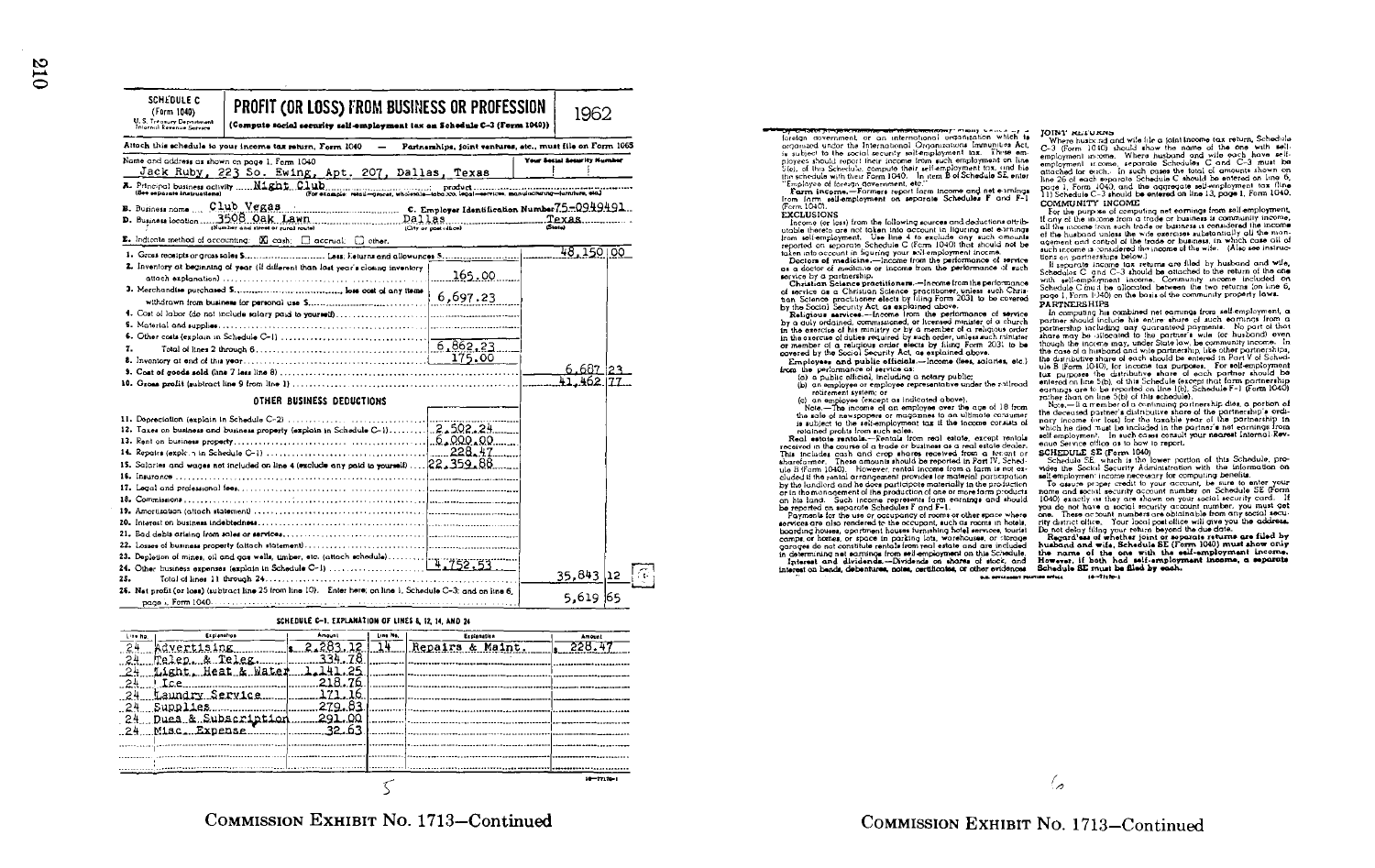| SCHEDULE C-3<br>(Form 1040)                          | U. S. Treasury Depertusert - Internal Revenue recover<br>COMPUTATION OF SOCIAL SECURITY SELF-EMPLOYMENT TAX<br>(See instructions on page 2)                                                                                                                                                                                                                   |             | 1962                               |    |
|------------------------------------------------------|---------------------------------------------------------------------------------------------------------------------------------------------------------------------------------------------------------------------------------------------------------------------------------------------------------------------------------------------------------------|-------------|------------------------------------|----|
| businesses on this Schedule.                         | Figure 14 Figure 15 The University of the Universe Subject to accide security taxes, do not fill in this page.<br>> Complete only one Schedule C-3; if you had more than one business, combine profits (or losses) from all of your<br>Each self-employed person must file a separate schedule. See instructions, page 2, for joint returns and partnerships. |             |                                    |    |
| NAME AND ADDRESS (or shown on pinge I of Form 1040). |                                                                                                                                                                                                                                                                                                                                                               |             |                                    |    |
|                                                      | Jack Ruby, 223 So. Ewing, Apt. 207, Dallas, Texas                                                                                                                                                                                                                                                                                                             |             |                                    |    |
|                                                      | NAME OF SELF-EMPLOYED PERSON 103 shown on social security card!                                                                                                                                                                                                                                                                                               |             | <b>Your Secial Security Number</b> |    |
|                                                      | Jack Ruby<br>1. Not profit (or loss) shown on line 26 Schedule C (form. 1040) (Enter combined                                                                                                                                                                                                                                                                 | 5.619 65    |                                    |    |
|                                                      | 2. Add to net profit for subtract from net loss) losses of busine is property shown on line                                                                                                                                                                                                                                                                   |             | 5,619 65                           |    |
|                                                      | 4. Net income (or loss) from excluded services or sources included on line 3 (see "Exclusions," page 2)                                                                                                                                                                                                                                                       |             |                                    |    |
| 5. Net cornings (or loss) from self-employment-      |                                                                                                                                                                                                                                                                                                                                                               |             | 5,619 65                           |    |
|                                                      | Enter only if you have filed or are filing Form 2031 (see instructions, page 2).                                                                                                                                                                                                                                                                              |             |                                    |    |
|                                                      |                                                                                                                                                                                                                                                                                                                                                               |             |                                    |    |
|                                                      | 6. Total net earnings for loss) from solt-employment reported on line 5. Enter here and in item Fibriow<br>(If line 6 is under \$400, you are not subject to self-employment tax. Do not fill in rest of page.)                                                                                                                                               |             | 5.619 65                           |    |
|                                                      | 7. The largest amount of combined wages and self-employment earnings subject to social $\frac{1}{6}$                                                                                                                                                                                                                                                          | 4.800<br>00 |                                    |    |
|                                                      | 8. Total wages, covered by social security, paid to you during the taxable year. (For<br>"Covered" wages see "F. J. C. A. Wages" box on Form 19-2.) Enter here and in                                                                                                                                                                                         | 650<br>OO   |                                    |    |
|                                                      |                                                                                                                                                                                                                                                                                                                                                               | 150<br>OO.  |                                    |    |
|                                                      | 10. Self-employment income-line 6 or 9, whichever is smaller. Enter here and in item H, below                                                                                                                                                                                                                                                                 |             | 4.150                              | 00 |
|                                                      | 11. Self-employment tax-If line 10 is \$4,800, enter \$225.60; I less, multiply the amount on line 10 by 4.7%.                                                                                                                                                                                                                                                |             | 195                                | 05 |

De not detect

COMMISSION EXHIBIT No. 1713–Continued

#### 3chedule C (Form 1040) 1992

#### SCHEODLE C-2. EXPLANATION OF DEDUCTION FOR DEPRECIATION CLAIMED ON LINE 11

This schedule independent for targeness in and the new advertisement of the contribution of the schedule forcedure 62-21<br>on well or for the chargeness who est in contract made preconcilement to contract the best able bendi

| 1 Group and modeling class<br>$  -$                                                                                                                                                                                                 | 2. East or other cars.<br>at beginning of your<br>0.5 | <b>Based additions in</b><br>where compared to<br>- 98<br>$\cdots$ | 4. Association model<br>in and company          | <b>Contentine</b><br>allowed or allowable | A. Mathew<br>7. Eleve Ma<br>$\cdots$ 00 $-$<br>$\mathbf{H}$ | <b>Dearers due to</b> |
|-------------------------------------------------------------------------------------------------------------------------------------------------------------------------------------------------------------------------------------|-------------------------------------------------------|--------------------------------------------------------------------|-------------------------------------------------|-------------------------------------------|-------------------------------------------------------------|-----------------------|
| Description of accessive                                                                                                                                                                                                            | Cost or other<br>base                                 | Dety economic                                                      | <b>Canoly talk only in</b><br>Rev. Proc. 62-215 | in middlessen.                            | Pate (C)<br><b>COMPANY OF</b><br>dere accelera<br>          | the year.             |
|                                                                                                                                                                                                                                     |                                                       |                                                                    |                                                 |                                           |                                                             |                       |
|                                                                                                                                                                                                                                     | $\sim$ $\sim$                                         | .<br>$\sim$ 100 $\pm$ 100 $\pm$                                    |                                                 |                                           |                                                             |                       |
| <br><b></b>                                                                                                                                                                                                                         |                                                       | <b>STATE AND STATE</b>                                             | ll a su                                         |                                           | <b>COL</b>                                                  |                       |
|                                                                                                                                                                                                                                     |                                                       |                                                                    |                                                 | 1.1.1.1                                   |                                                             |                       |
| --------                                                                                                                                                                                                                            | <b>A</b>                                              | a company for                                                      | $\sim$                                          |                                           |                                                             |                       |
|                                                                                                                                                                                                                                     | $\sim$ $\sim$                                         |                                                                    |                                                 |                                           |                                                             | 14.4                  |
|                                                                                                                                                                                                                                     | $\sim$                                                | 1.111                                                              |                                                 | $\sim$                                    |                                                             | contract the company  |
| *********                                                                                                                                                                                                                           | <b>Contract</b>                                       | .                                                                  |                                                 |                                           |                                                             |                       |
| .<br>                                                                                                                                                                                                                               |                                                       |                                                                    | .                                               |                                           | and a state of the                                          |                       |
| 1. Totals                                                                                                                                                                                                                           |                                                       |                                                                    |                                                 |                                           |                                                             |                       |
|                                                                                                                                                                                                                                     |                                                       |                                                                    |                                                 |                                           |                                                             |                       |
|                                                                                                                                                                                                                                     |                                                       |                                                                    |                                                 |                                           |                                                             |                       |
|                                                                                                                                                                                                                                     |                                                       |                                                                    |                                                 |                                           |                                                             |                       |
| 4. Amount of additional first year depreciation included above                                                                                                                                                                      |                                                       |                                                                    |                                                 |                                           |                                                             |                       |
| <b>B.</b> Cost or other basis of fully depreciated assets still in a contract the contract of the contract of the contract of the contract of the contract of the contract of the contract of the contract of the contract of the c |                                                       |                                                                    |                                                 |                                           |                                                             |                       |

### **INVENTORY QUESTIONS**

- . 1. Was inventory valued at-Cost (E), lower of cost or market (.); other (.). If other, attach explanation.
- 2. Have write-downs been made to inventory? Yes [] No [] If "Yes," were the write-downs computed on the basis of:
	- $(a)$   $\Box$  Percentage reductions from parts of the inventory
	- $(b)$   $\Box$  Percentage reductions from the total inventory
	- (c)  $\Box$  Valuation of individual items.
		- If "a" or "b" is checked, enter the percentage of write-downs .% For "a," "b,"
		- or "c" enter the dollar amount of write-downs \$
		- (If not available, estimate and indicate that the figure is an estimate )

- 3. Was the inventory verified by physical count during the year?

- Yes  $\Box$  No  $\Box$ . If "No," attach explanation of how the closing inventory was determined.
- 4. Was there any substantial change in the manner of determining quantities, costs or valuations between the opening and closing inventories? Yes □ No XI. If "Yes," attach explanation.
- NOTE: If a direct answer cannot be given to a question, attach explanation

#### **EXPENSE ACCOUNT INFORMATION**

Enter information with regard to yourself and your five highest paid employees. In determining the five highest poid employees, expense account allowances must be added to their salaries and wages. However, the information need not be submitted for any employee for whom the combined amount is less than \$10,000. or for yourself if your expense account allowance plus line 26, page 1, is less than \$10,000 See separate instructions for Schedule C, for definition of "expense account."

| Nome                                                             |  |  |  |                                                                   |  |  | <b>Experte accepti</b> |  |  |  |  | Salaryes and Wagon |  |  |  |  |  |  |  |  |  |  |  |  |  |  |  |
|------------------------------------------------------------------|--|--|--|-------------------------------------------------------------------|--|--|------------------------|--|--|--|--|--------------------|--|--|--|--|--|--|--|--|--|--|--|--|--|--|--|
|                                                                  |  |  |  |                                                                   |  |  |                        |  |  |  |  |                    |  |  |  |  |  |  |  |  |  |  |  |  |  |  |  |
| [ King Street Street (manual performance and professional manual |  |  |  |                                                                   |  |  |                        |  |  |  |  |                    |  |  |  |  |  |  |  |  |  |  |  |  |  |  |  |
|                                                                  |  |  |  | the common line of the common control of the common common common |  |  |                        |  |  |  |  |                    |  |  |  |  |  |  |  |  |  |  |  |  |  |  |  |
| ستست سيستنديها والمراسم والمتحدث والمراس والمتحدث والمنافرة      |  |  |  |                                                                   |  |  |                        |  |  |  |  |                    |  |  |  |  |  |  |  |  |  |  |  |  |  |  |  |
| Access the company product in annually                           |  |  |  |                                                                   |  |  |                        |  |  |  |  |                    |  |  |  |  |  |  |  |  |  |  |  |  |  |  |  |
| . 5. <u>.</u>                                                    |  |  |  |                                                                   |  |  |                        |  |  |  |  |                    |  |  |  |  |  |  |  |  |  |  |  |  |  |  |  |

- Did you claim a deduction for expenses connected with: (If answer to any question is "YES," check applicable boxes within that question.)
- F. A hunting lodge  $\Box$ , working ranch or farm  $\Box$ , fish- H. The leasing, renting, or ownership of a hotel room ing camp  $\Box$ , resort property  $\Box$ , pleasure boat or yacht [], or other similar foculity []? (Other than where the operation of the facility was your principal business.) [] YES [X] NO
- 6. Vacations for you or members of your family, or employees or members of their families? (Other I. The attendance of members of your family or your than vacation pay reported on Form W-2.)
- or suite  $\Box$ , apartment  $\Box$ , or other dwelling  $\Box$ . which was used by you, your customers, employees. or members of their families? (Other than use by yourself or employees while in business travel
	- employees' families at conventions or business<br>meetings?  $\Box$  YES  $\boxtimes$  NO

 $\mathcal{S}$ 

# COMMISSION EXHIBIT No. 1713-Continued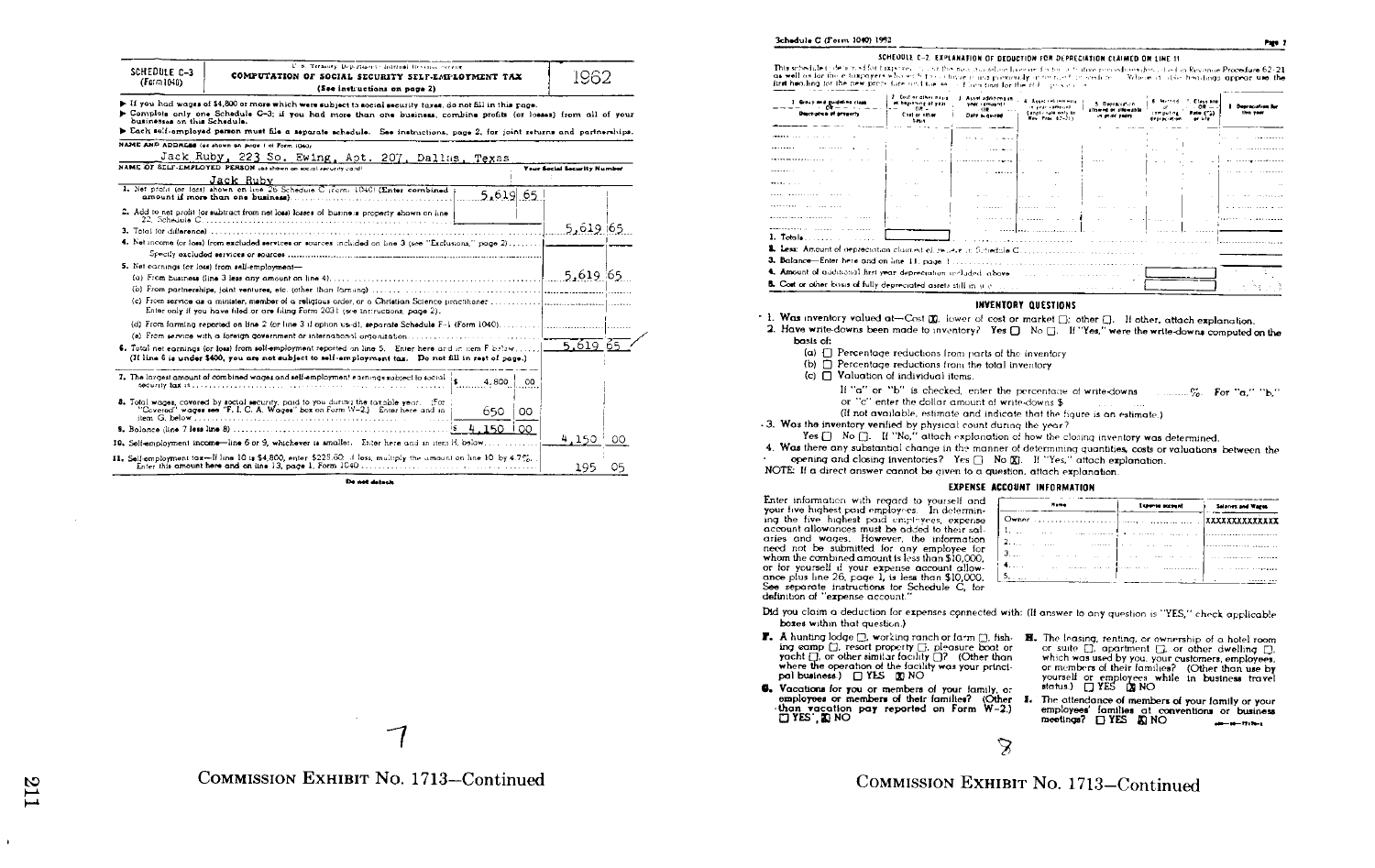| CLUB VEGAS<br>3508 OAK LAWN-DALLAS, TEXAS                                                                                                                                                                                                                          |                                                                                                                         |                           |
|--------------------------------------------------------------------------------------------------------------------------------------------------------------------------------------------------------------------------------------------------------------------|-------------------------------------------------------------------------------------------------------------------------|---------------------------|
| STATEMENT OF INCOME, PROFIT & LOSS<br>CALENDAR YEAR 1962                                                                                                                                                                                                           |                                                                                                                         |                           |
| Gross Receipts                                                                                                                                                                                                                                                     |                                                                                                                         | \$48,150.00               |
| Cost of Goods Sold                                                                                                                                                                                                                                                 |                                                                                                                         |                           |
| Inventory 1-1-62<br>Purchases<br>Less: Inventory 12-31-62                                                                                                                                                                                                          | 165.00<br>\$.<br>6,697,23<br>\$6,362.23<br>175.00                                                                       |                           |
| Total Cost of Goods Sold                                                                                                                                                                                                                                           |                                                                                                                         | \$6,687.23                |
| Gross Profit                                                                                                                                                                                                                                                       |                                                                                                                         | \$41,462.77               |
| Less:<br>Operating Expenses<br>Salaries<br>Rent<br>Advertising<br>Telephone & Telegraph<br>Light, Heat & Water<br>Ice<br>Laundry<br>Supplies<br>Repairs & Maintenance<br>Dues<br>Taxes<br>\$698.86<br>F.I.C.A.<br>282.70<br>T.E.C.<br>Fed. Unemployment Tax 161.54 | \$22,359.88<br>6,000.00<br>2,283.12<br>334.78<br>1,141.25<br>218.76<br>171.16<br>279.83<br>228.47<br>291.00<br>2.502.24 |                           |
| 30.00<br>License-Beer<br>64.38<br>State & County<br>1,264.76<br>State Tax<br>Miscellaneous Expense<br>Total Expenses<br>Net Income                                                                                                                                 | 32.63                                                                                                                   | \$35,843.12<br>\$5,619.65 |

JACK RUBY - DBA

U.S. Treasury Department-Internal Revenue Service **ГСВМ 2688** APPLICATION FOR EXTENSION OF TIME TO FILE (Rev. Avv. 1962) U.S. Individual Income Tax Return  $d$ ACK RUBY File in duplicate with your Dutrict Director on or be-March 3508 OAKLAWN  $\mathcal{A} \mathcal{U} \in \Omega$ fore the due date for fular Your Socral Security Number the return.  $0.11115$ TE 1.45 (Postal sens sumber) 1. An extension of time until  $\mathcal{A}$  PRIA. 30 TH is hereby requested in which to file the individual income tax return (Form 1040) of the taxpayer named above for the calendar year  $196\%$  or other taxable INCOMPLETE RECORDS 3. Did you file an individual income tax return on time (including any authorized extension) for each of the 3 years immediately preceding the year for which this extension is requested?  $\Box$  Yes  $\Box$  No If the answer is NO, list each year during the 3-year period for which a return was not timely filed, and state the reason. 4. Were you required to file a declaration of estimated tax for the year for which this extension is requested? □ Yes □ No If the answer is YES, was each installment payment made on or before its due date?  $\Box$  Yes  $\Box$  No  $\Box$  required "If agened on beholf of the largrave by another person, see instruction 6 on reverse for conserver experiences  $1.1.1.1.1$ THE INTERNAL REVENCE SERVICE WILL INDICATE BELOW WHETHER THE EXTENSION IS GRANTED OR DENIED AND WILL<br>RETURN THE ORIGINAL OF THIS APPLICATION TO YOU NOTICE TO APPLICANT: Your application is approved. This form must be attached to your individual income tax return when filed as evidence that the extension was granted. Interest accrues at the rate of 6 percent per year on any tax due for the year from the regular due date of the return until paid. The Your application connot be considered since it was received in this office ofter the due date of the return. Your return should be filed without further delay. Please attach this form to the return to explain the delay in filing. Careful consideration has been aiven to the reasons and other data aiven in your opplication but it has feen determined that the exten such as the following the contract of the regular due state. Please attach this include the date of signiture of this matches if the<br>section and worranted. Your return should be liked by the regular due date or within 10 d  $\Box$  Other AP4 2 & 180 Sillian Curry

9

COMMISSION EXHIBIT No. 1713-Continued

 $\mathbf G$  $\mathbf{r}$